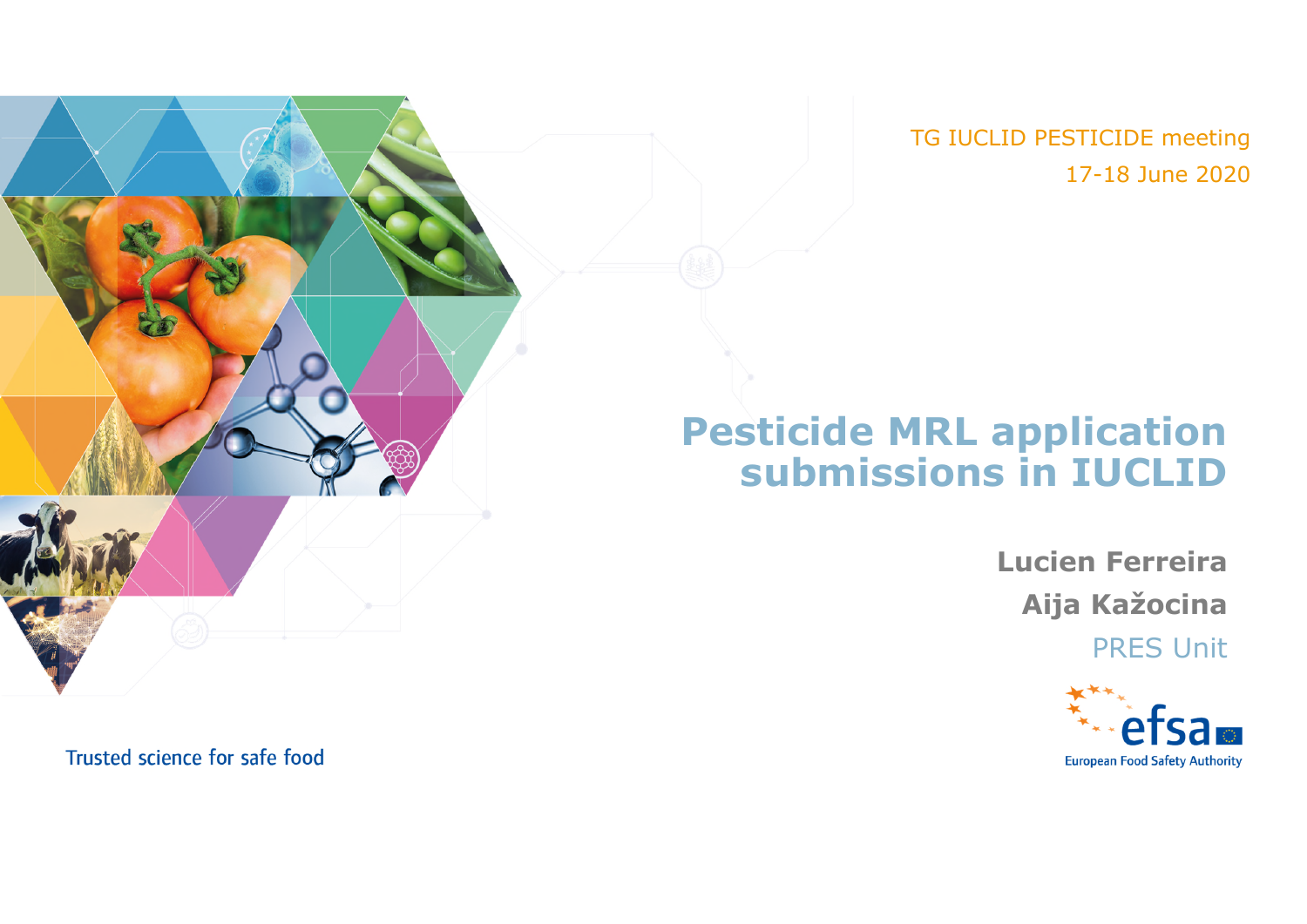## Why a specific submission type is needed for MRL application?



- Specific Regulation (EC) No 396/2005 on maximum residue levels (MRLs) of pesticides in or on food and feed of plant an animal origin
- Specific MRL application dossiers and requirements for submission do not exist
- Administrative document MRL application form SANCO 4044/2008 (pdf)
- **Particularities of MRL application submissions:** 
	- $\checkmark$  9 different purposes (can contain more than 1 purpose per appl.)
	- $\checkmark$  From simple to extensive assessment
	- $\checkmark$  Specific information may be needed (e.g. for import tolerance cases...)
	- $\checkmark$  Evaluation of MRL applications done by EMS/RMS in an Evaluation Report (ER)
	- $\checkmark$  ER is the only place where a structure of MRL appl assessment is defined, equal to the Table of content of a.s. approval submission dossier, but simpler (in most cases no tox, no ecotox, no labelling)
	- Several applicants (and products) for different MRL dossiers for the same active substance
	- $\checkmark$  Often associated to a mixture/product but not 100% of the cases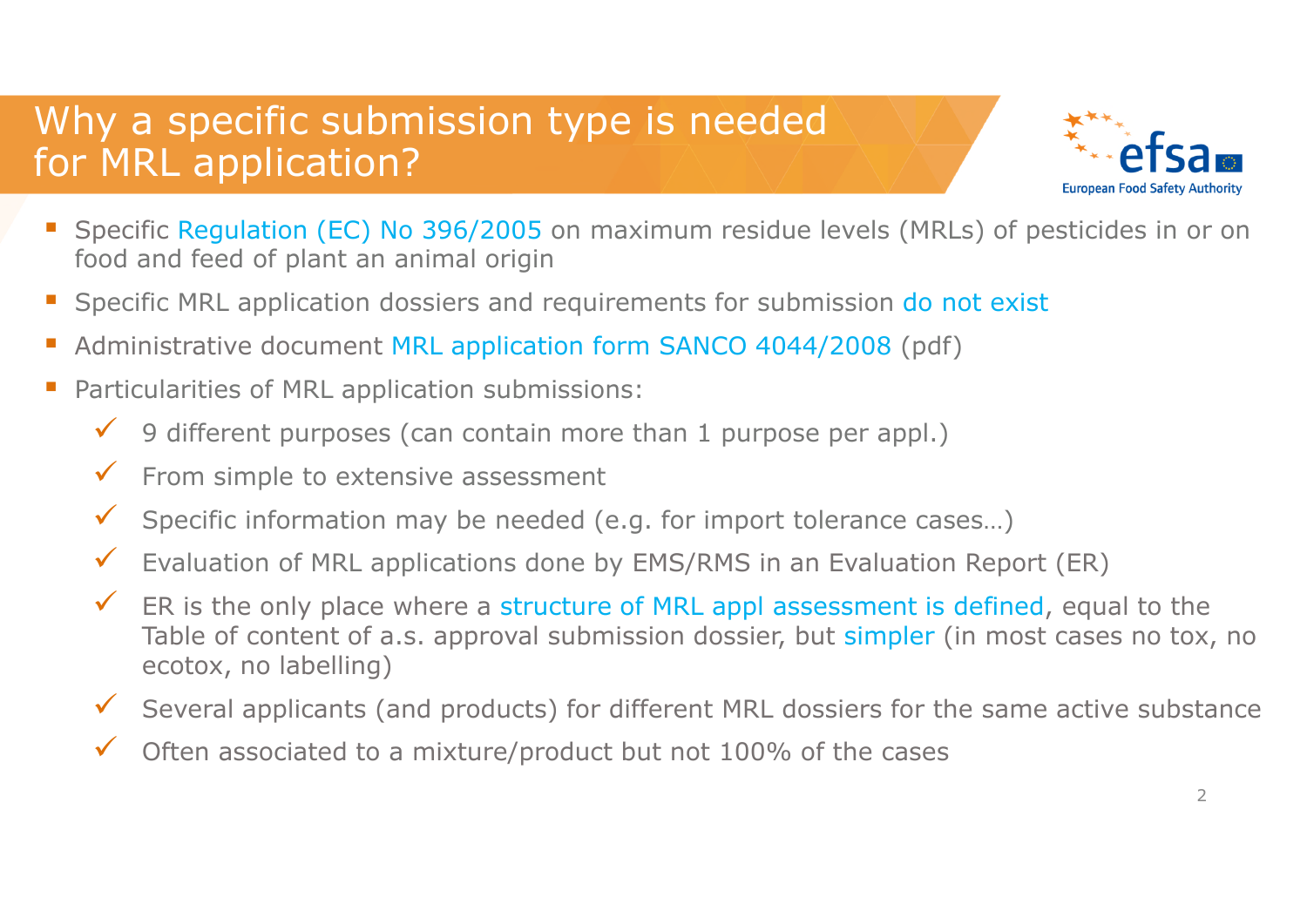## Objectives and approach taken by the IUCLID WG on MRL submission type



#### **• Objectives:**

- 1) Development of a specific format for "MRL dossiers" in IUCLID
- 2) Adaptation of the Table of content (ToC) of "PPP active substance dossier" fit for the purpose of "MRL dossiers"
- What has been done? [3 online meetings]
- $\checkmark$  Identification of info/documents needed for MRL dossiers and finding them a place in IUCLID
	- $\checkmark$  Screening of the MRL application form
	- Screening the ToC of the a.s. dossier to identify the elements that are "relevant/not relevant/conditional/desirable" for MRL dossiers
- $\checkmark$  To reuse the existing formats as much as possible (new creation only if needed)
- Listing pros and cons of using "active substance" or "Mixture" dataset
- Discussion on the 2 options for the "MRL Dossier Header":
	- $\checkmark$  Simple (only administrative information)
	- Extensive ("surrogate" of MRL application form), noting duplication of information in ToC/GAP/LOEP
- $\checkmark$  Ensuring that all information required in the MRL application form is accounted for
- $\checkmark$  Ensuring harmonisation with other WG developing formats relevant for MRL dossiers (e.g. GAP table, Residues Endpoint summaries…)
- $\checkmark$  Ensuring that MRL applications submitted along with approval dossiers are linked/traced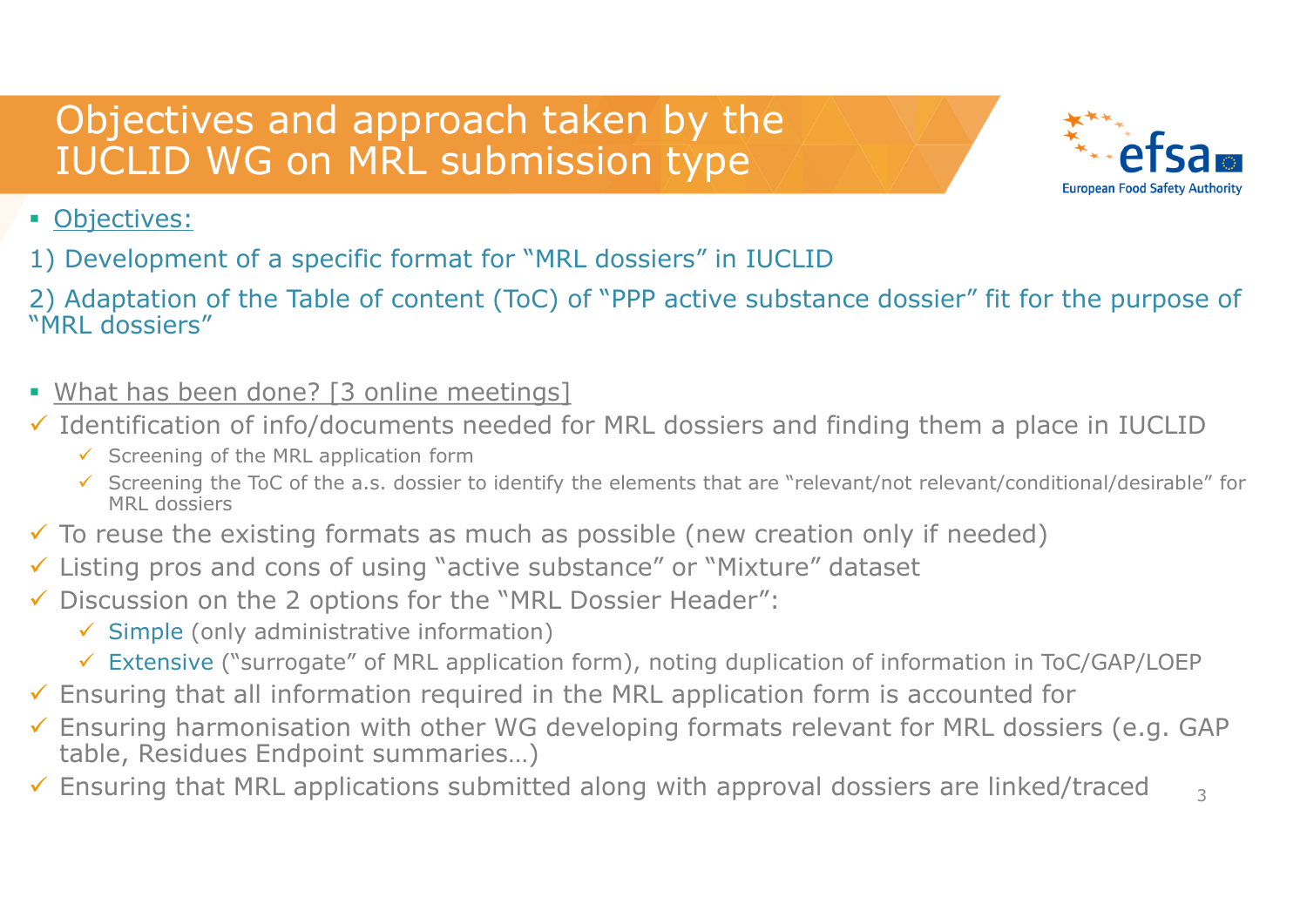## Results: Key decisions taken



- All information needed for an MRL application could find a place in IUCLID
- "MRL dossier" to be created from:
	- **Active substance** dataset (with mixture document added in the a.s. dataset)?
	- **Mixture data** set (as for PPP dossier)?
- **Decision to keep the MRL dossier header simple** (acknowledging different opinions of the WG but following ECHA recommendation)
	- **Creation of the Dossier header format**
	- Possibility to upload the application form as an attachment (back-up option only)
	- If the MRL application is submitted with a PPP a.s. dossier, this is traced in the dossier header
- **The ToC of active substance dossiers is fit** for the purpose of MRL dossiers
	- Simplified for MRL dossier: e.g. omitting fields on ecotoxicology and labelling
	- Elaborated endpoints summaries (e.g. MRL proposal, residue definitions)
	- Flexible GAP table (+Mixture composition document)
	- **Places to upload docs (e.g. Evaluation report from applicants)**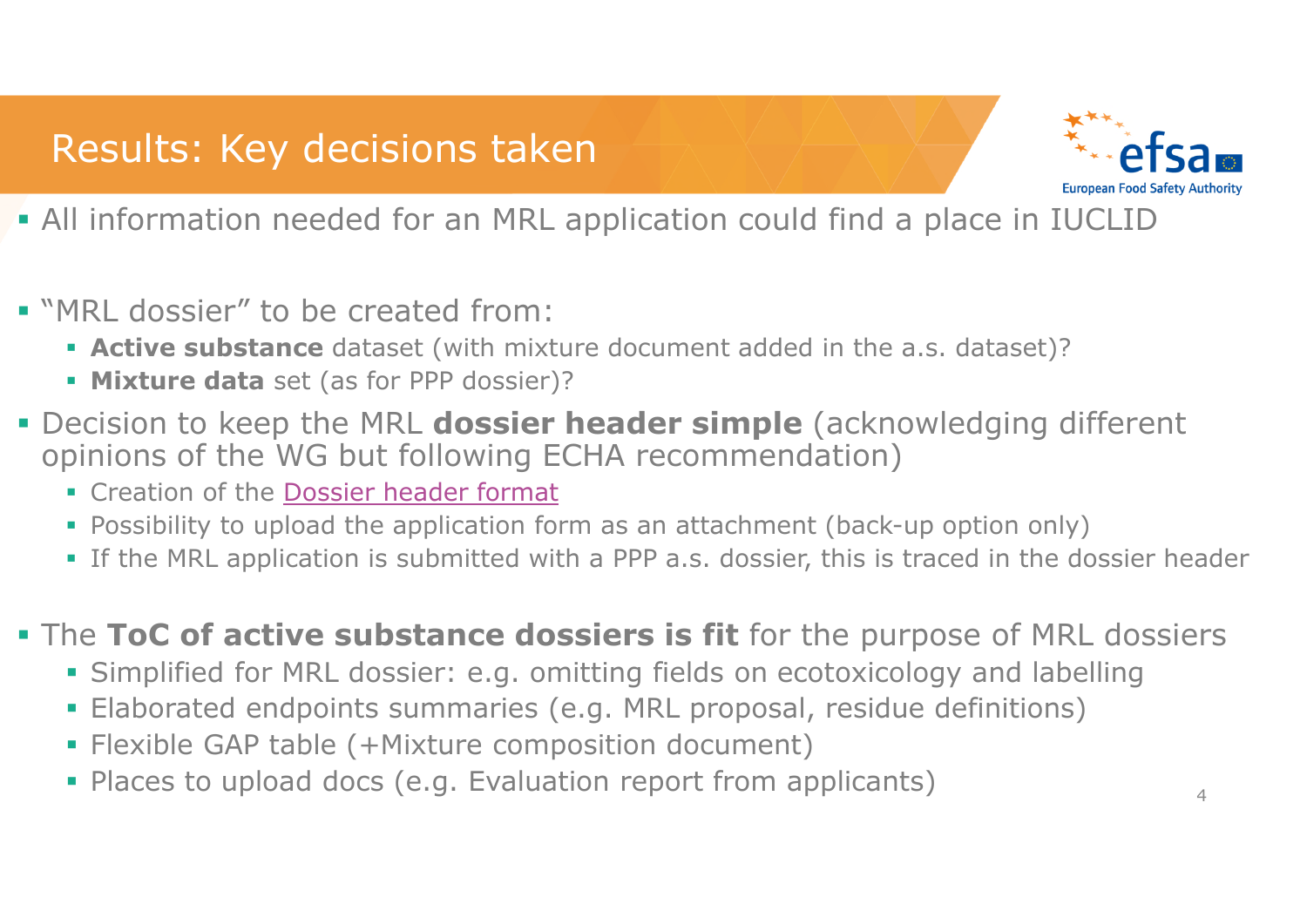### An MRL application contains…



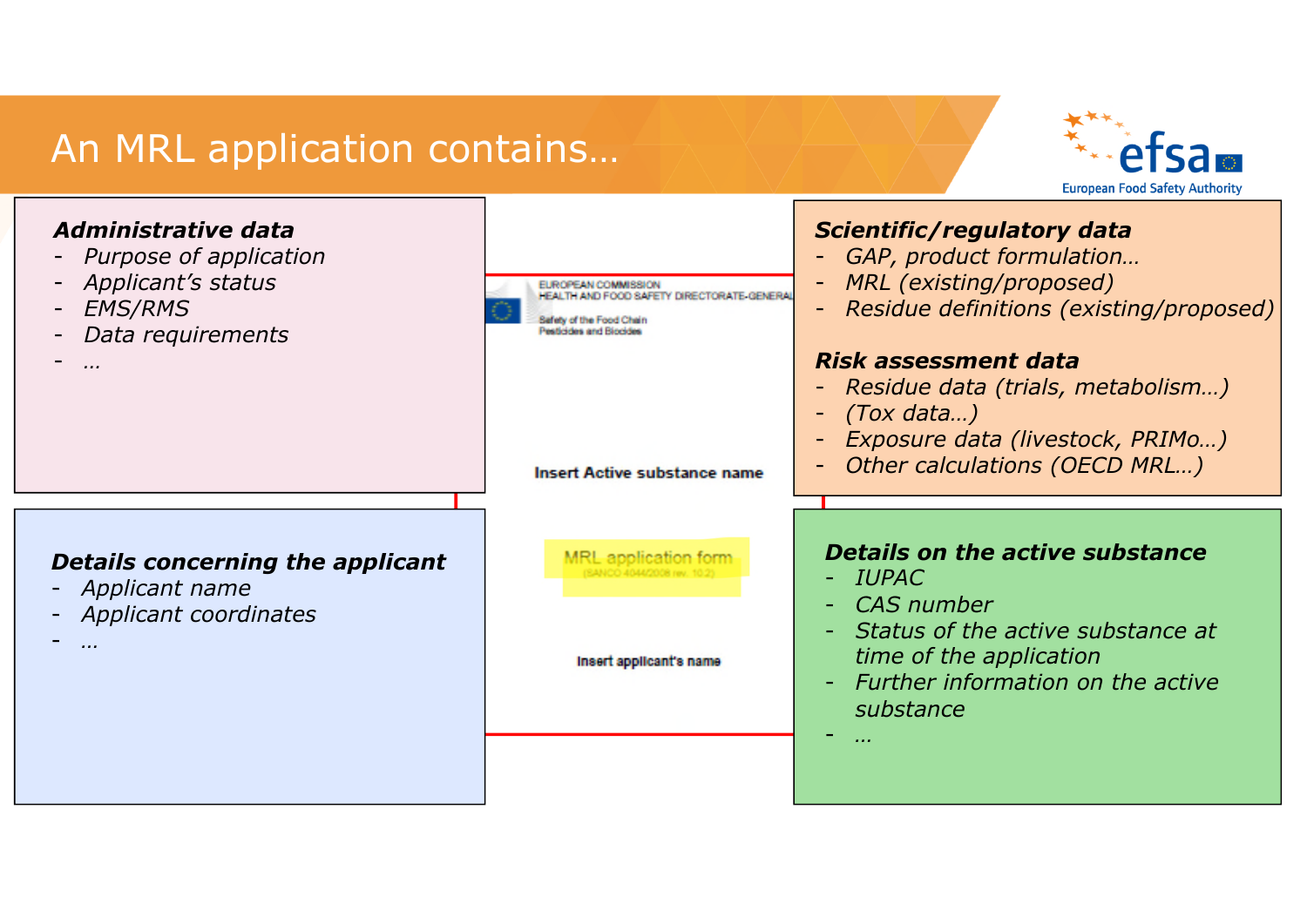## How the information needed for an MRL application find a place in IUCLID?



6

#### **Dossier header :**

- *Administrative data*
- *EMS (RMS)*
- *Purpose of application*
- *Data requirements*
- *Applicant's status*
- *(admin attachments)*

#### **Applicant login:**

- *Applicant name*
- *Applicant coordinates*
- *…*

#### **ToC (incl. endpoints summaries):**

- *Risk assessment data - Simplified ToC of PPP dossier*
- *Proposed MRL*
- Proposed residue definition
- *Other assessments*
	- *Existing MRL and RD (in/out EU)*
	- *Is a.s. also biocide/veterinary drug?*
	- *Proof of authorisation in third countries?*
- *GAP table (Conditions of use)*
- *(Mixture Composition document)*

#### **Active substance document/dataset:**

- *Active substance identification*
- *IUPAC*
- *CAS number*
- *…*